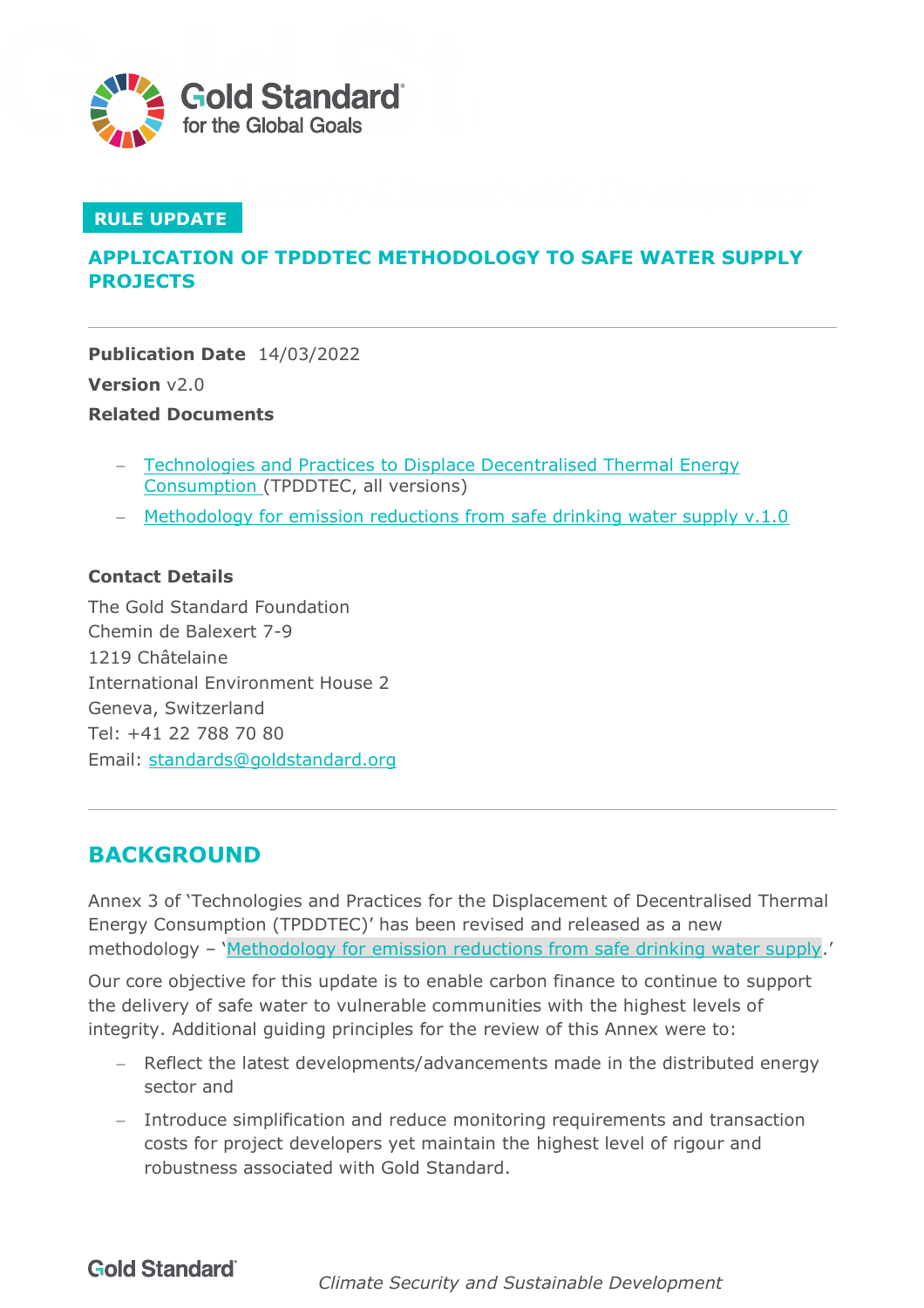The new methodology will come into effect 02 August 2021, after 90 days of grace period from the publication date.

# **RULE UPDATE**

#### PROJECT CATEGORY: **Safe water supply projects/activities**

## **1| SCOPE, APPLICABILITY ANF TIMELINE**

#### **1.1 | Scope and applicability**

- 1.1.1 | This rule update applies to safe water supply projects, PoAs & VPAs applying Annex 3 of the TPDDTEC methodology (all versions) that submit a request on or after 01.07.2020 for any of the following:
	- preliminary review, registration or inclusion in a registered PoA
	- renewal of crediting period
	- design change
	- issuance (may include monitoring period before 01.07.2020).

#### **1.2 | Timeline**

- 1.2.1 | The new methodology *[Methodology](https://globalgoals.goldstandard.org/429-ee-sws-emission-reductions-from-safe-drinking-water-supply/) for emission reductions from safe drinking [water supply](https://globalgoals.goldstandard.org/429-ee-sws-emission-reductions-from-safe-drinking-water-supply/)* v.1.0, has been released on 03.05.2021. It replaces Annex 3 of TPDDTEC methodology and will come into effect on 02.08.2021.
- 1.2.2 | Annex 3 of TPDDTEC methodology will remain in effect until 02.08.2021.

#### **1.3 | Registration with Annex 3 of TPDDTEC**

- 1.3.1 | A project, PoA or VPA (including new VPAs that seek inclusion in a registered PoA) applying Annex 3 of TPDDTEC shall not be submitted for preliminary review on or after 03.05.2021.
- 1.3.2 | A project, PoA or its VPAs applying Annex 3 of TPDDTEC that has submitted or has completed preliminary review needs to submit for design review<sup>1</sup> no later than 02.08.2021.
- 1.3.3 | A project, PoA, VPA failing to meet the dates mentioned in para 1.3.2 or 1.3.3 shall update the project documents to [Methodology for emission reductions](https://globalgoals.goldstandard.org/429-ee-sws-emission-reductions-from-safe-drinking-water-supply/) [from safe drinking water supply b](https://globalgoals.goldstandard.org/429-ee-sws-emission-reductions-from-safe-drinking-water-supply/)efore requesting design review.

 $1$  Design Review starts after: (a) a positive final VVB Validation Report with project documentations has been submitted for SustainCERT Review (or in the case of microscale projects - Internal Validation, a project is successfully validated by SustainCERT), AND (b) the required fee is paid by the Project Developer.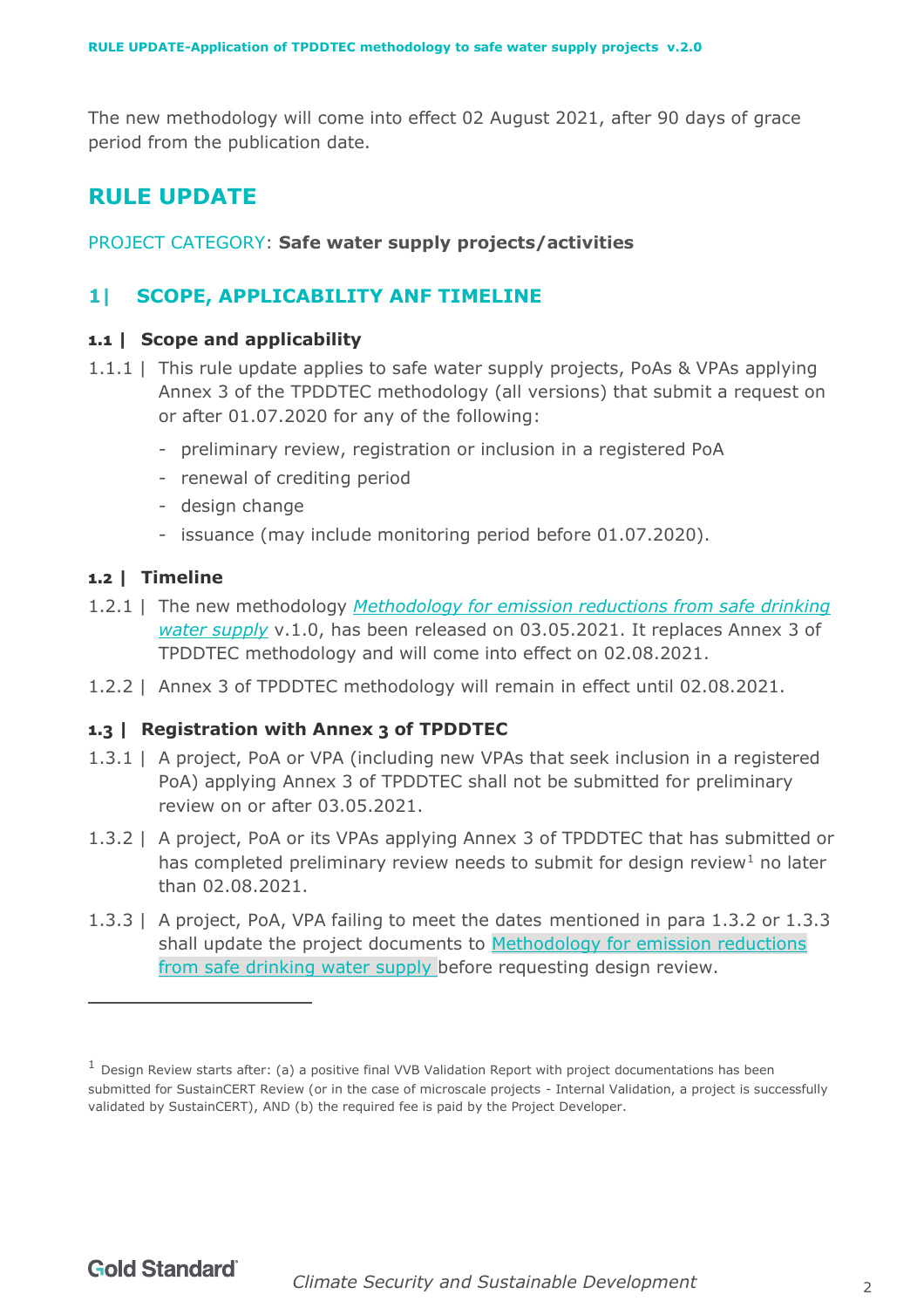- 1.3.4 | A PoA registered with Annex 3 of TPDDTEC (any version) shall include the new methodology "Methodology for [emission reductions from safe drinking](https://globalgoals.goldstandard.org/429-ee-sws-emission-reductions-from-safe-drinking-water-supply/)  [water supply"](https://globalgoals.goldstandard.org/429-ee-sws-emission-reductions-from-safe-drinking-water-supply/) for inclusion of a new VPA or to renew crediting period of existing VPAs after 02.08.2021. A registered PoA shall request design change to include new methodology before or with submission of
	- a) a request for renewal of crediting period of existing VPAs or
	- b) a request for inclusion of a new VPA (listed and/or undergoing validation) and all future VPAs in the registered PoA

The PoA shall update the applied methodology before inclusion of any new VPAs.

#### **1.4 | Issuance with Annex 3 of TPDDTEC**

- 1.4.1 | A registered project or VPA shall apply the values for parameter  $(W_{b,y})$  as per section 2.1, below for issuances submitted after 01.07.2020 (may include monitoring period before this date).
- 1.4.2 | The project developer may opt for the "compensation approach" to issue GSVERs for the differences in registered baseline values and the revisedvalues for parameter  $(W_{b,v})$ . The project developer should reach out to [standards@goldstandard.org](mailto:standards@goldstandard.org) for details.

## **2| REQUIREMENTS TO APPLY ANNEX 3 OF TPDDTEC**

#### **2.1 | Baseline values**

2.1.1 | A project, PoA or VPA applying Annex 3 of TPDDTEC shall apply one of the below options for parameter  $W_{b,y}/W_{p,y}$  (Quantity of fuel to treat 1 litre of water using baseline/project technologies):

#### **i. Option 1: Default Value**

2.1.2 | Apply the default values, i.e., woody biomass: 0.4 kg/l; charcoal 0.1 kg/l; LPG 0.024 kg/l and for other fuel on woody biomass equivalent terms. Please reach out to [standards@goldstandard.org](mailto:standards@goldstandard.org) for other types of fuels.

#### **ii. Option 2: Field Test**

2.1.3 | Fuel consumption (kg/l) determined by conducting field tests with 5 liters of water following Water Boiling Test protocol guidelines. The project developer shall use baseline technology firepower as a diagnostic measure and exclude outlying tests, i.e., those above the reported fire powers in literature for baseline technology. If the result of the tests presents a higher value for fuel requirement, the project developer shall cap the values applied for emission reduction calculation - for woody biomass at 0.5 kg/l; charcoal at 0.125 kg/l; and other fuel as woody biomass equivalent terms.

#### **2.2 | Monitoring parameter**

2.2.1 | The project, PoA and VPAs shall design the monitoring plan in line with Annex 3 of TPDDTEC methodology. The cap and default values for monitoring

## **Gold Standard**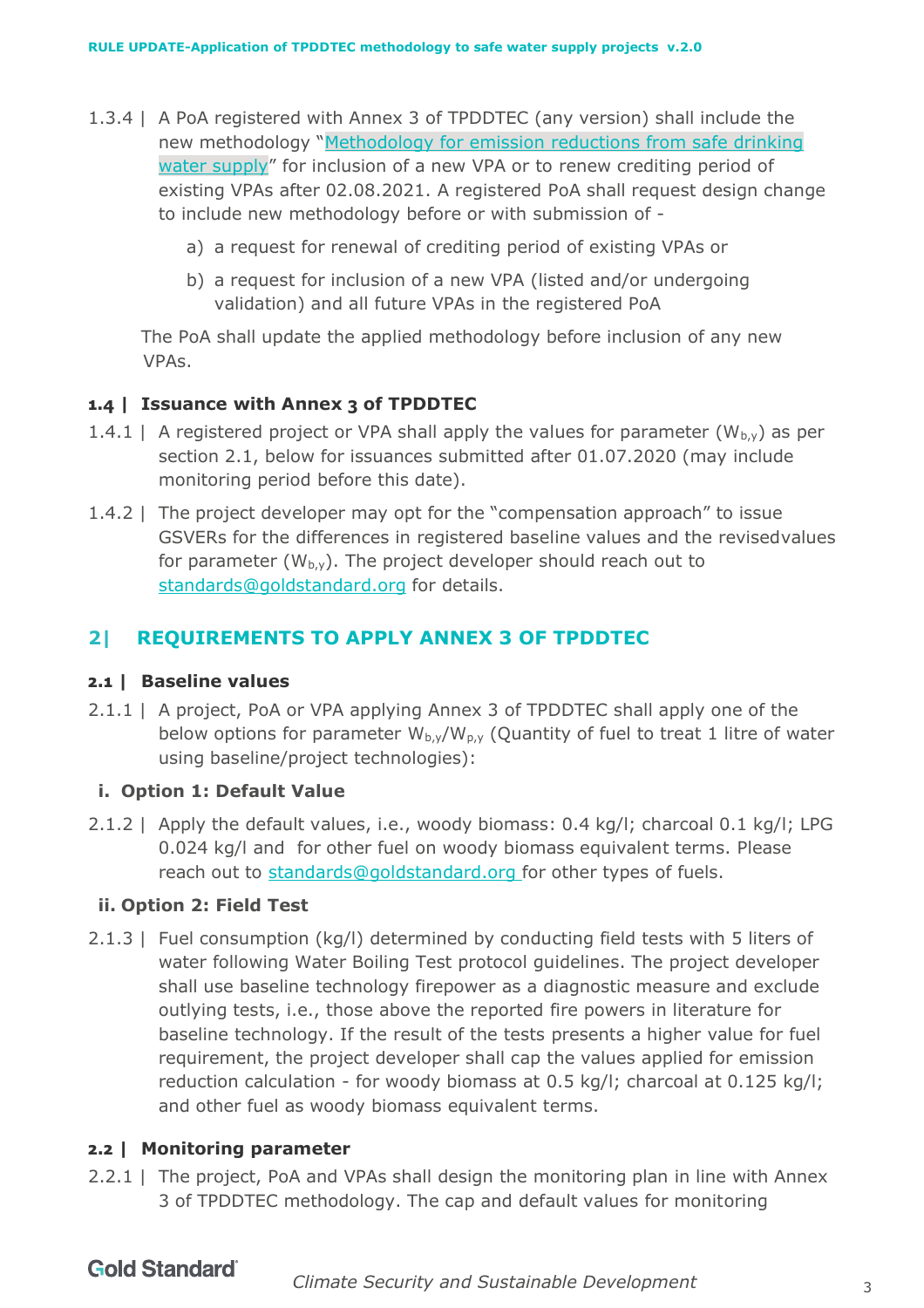parameters, such as water consumption volume, shall be applied as per Annex 3 of TPDDTEC methodology.

- 2.2.2 | The project, PoA and VPAs applying Annex 3 of TPDDTEC may opt for "Water quality testing" requirements outlined for parameter SDWS 18 in *[Methodology](https://globalgoals.goldstandard.org/429-ee-sws-emission-reductions-from-safe-drinking-water-supply/) [for emission reductions from safe drinking water supply v.1.0](https://globalgoals.goldstandard.org/429-ee-sws-emission-reductions-from-safe-drinking-water-supply/)* - annual water quality testing. If this option has been opted, the activity shall follow all requirements and limitations outlined for parameter SWDS 18.
- 2.2.3 | The project developer should consider the recommended approaches for different baseline and monitoring parameters as per Grievance [investigation](https://www.goldstandard.org/sites/default/files/swsgrievance_tacinvestigationreport_final2711.pdf) [report.](https://www.goldstandard.org/sites/default/files/swsgrievance_tacinvestigationreport_final2711.pdf)

#### **3| RENEWAL OF CREDITING PERIOD**

3.1.1 | A registered project applying Annex 3 of TPDDTEC methodology (all versions) shall apply the latest version of *[Methodology](https://globalgoals.goldstandard.org/429-ee-sws-emission-reductions-from-safe-drinking-water-supply/) for emission [reductions](https://globalgoals.goldstandard.org/429-ee-sws-emission-reductions-from-safe-drinking-water-supply/) from safe [drinking](https://globalgoals.goldstandard.org/429-ee-sws-emission-reductions-from-safe-drinking-water-supply/) water supply v.1.0* when requesting renewal of crediting period.

#### **4| DESIGN CHANGE**

- 4.1.1 | The registered project, PoA and VPAs applied Annex 3 of TPDDTEC methodology (all versions) shall not change the registered project boundary i.e., physical and geographical boundary to include new units or installations.If new units distributed or installed and included in a registered activity whichconstitutes a change in project boundary - irrespective of timing of identification of such units, it will result in non-compliance with this requirement. In such a case, the project shall not be issued GSVERs for such units.
- 4.1.2 | A project changing the registered project, PoA or VPA boundary to move previously installed units from one registered project/VPA to other, the project may submit a design change request. The VVB shall ensure that design change is not resulting in non-compliance with para 4.1.1, above.
- 4.1.3 | The registered project, PoA and VPAs shall request design change to update the methodology to *[Methodology for emission reductions from safe](https://globalgoals.goldstandard.org/429-ee-sws-emission-reductions-from-safe-drinking-water-supply/)  [drinkingwater supply v.1.0](https://globalgoals.goldstandard.org/429-ee-sws-emission-reductions-from-safe-drinking-water-supply/)* to make a change to the registered project boundary or change the registered boundary with or after the renewal of the crediting period of the activity.

## **DOCUMENT REVISION HISTORY**

**Version number** Release date **Description**